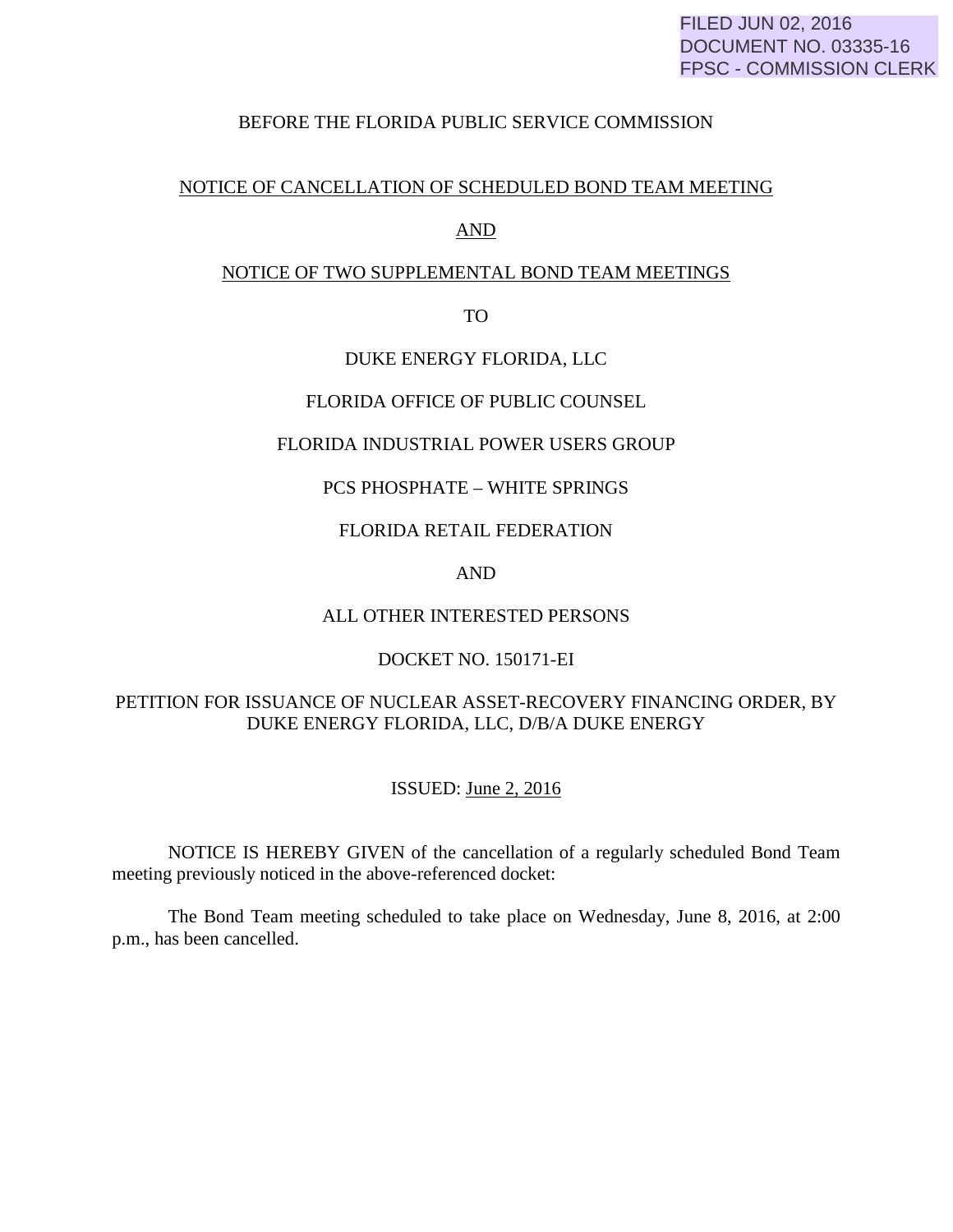### NOTICE OF CHANGE TO SCHEDULED BOND TEAM MEETINGS DOCKET NO. 150171-EI PAGE 2

 NOTICE IS ALSO HEREBY GIVEN of two supplemental Bond Team meetings scheduled to take place in the above-referenced docket on the following dates and times:

 Tuesday, June 7, 2016, at 4:00 p.m., and Friday, June 10, 2016, at 2:00 p.m.

 These meetings are scheduled as part of a series of Bond Team meetings to be conducted on a regular, weekly basis. The purpose of these meetings is to allow members of the Bond Team, as authorized by Financing Order No. PSC-15-0537-FOF-EI, issued November 19, 2015, in this docket, to work cooperatively to establish the structuring, marketing, and pricing of nuclear asset-recovery bonds. One or more of the Commissioners of the Florida Public Service Commission may attend and participate in these meetings.

Except as noticed herein, and unless otherwise provided by notice, the Bond Team meetings in this series will continue to be conducted on a regular, weekly basis each Wednesday afternoon at 2:00 p.m., at the location set forth above. It is not known at this time when this series of meetings will terminate; this series of meetings will be conducted until such time as nuclear asset-recovery bonds have been issued or until the Bond Team determines that such meetings are no longer necessary. Notice will be provided when it is known that this series of meetings will be terminated. Due to time constraints inherent in the process of structuring, marketing, and pricing bonds, supplemental meetings might be needed and scheduled on an expedited basis. Notice of such supplemental meetings, if any are scheduled, will be provided by reasonable means.